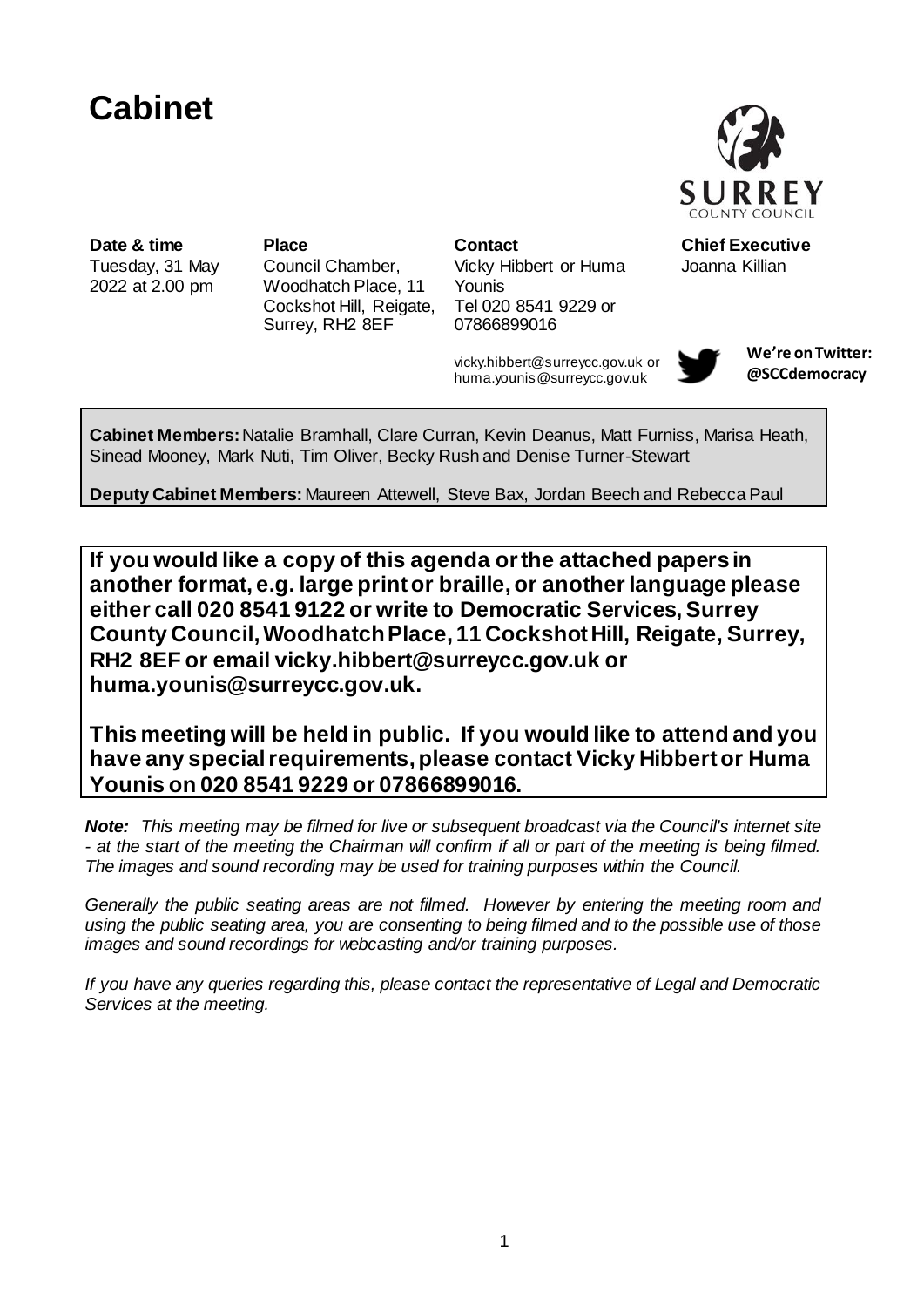# **1 APOLOGIES FOR ABSENCE**

To note any apologies for absence.

# **2 MINUTES OF PREVIOUS MEETING: 26 APRIL 2022**

(Pages 1  $-12)$ 

To agree the minutes of the last meeting as a correct record of the meeting.

# **3 DECLARATIONS OF INTEREST**

All Members present are required to declare, at this point in the meeting or as soon as possible thereafter:

- (i) Any disclosable pecuniary interests and / or
- (ii) Other interests arising under the Code of Conduct in respect of any item(s) of business being considered at this meeting

# **NOTES:**

- Members are reminded that they must not participate in any item where they have a disclosable pecuniary interest
- As well as an interest of the Member, this includes any interest, of which the Member is aware, that relates to the Member's spouse or civil partner (or any person with whom the Member is living as a spouse or civil partner)
- Members with a significant personal interest may participate in the discussion and vote on that matter unless that interest could be reasonably regarded as prejudicial.

# **4 PROCEDURAL MATTERS**

# **a Members' Questions**

The deadline for Member's questions is 12pm four working days before the meeting (25 May 2022).

# **b Public Questions**

The deadline for public questions is seven days before the meeting (24 May 2022).

# **c Petitions**

The deadline for petitions was 14 days before the meeting, and no petitions have been received.

# **d Representations received on reports to be considered in private**

To consider any representations received in relation why part of the meeting relating to a report circulated in Part 2 of the agenda should be open to the public.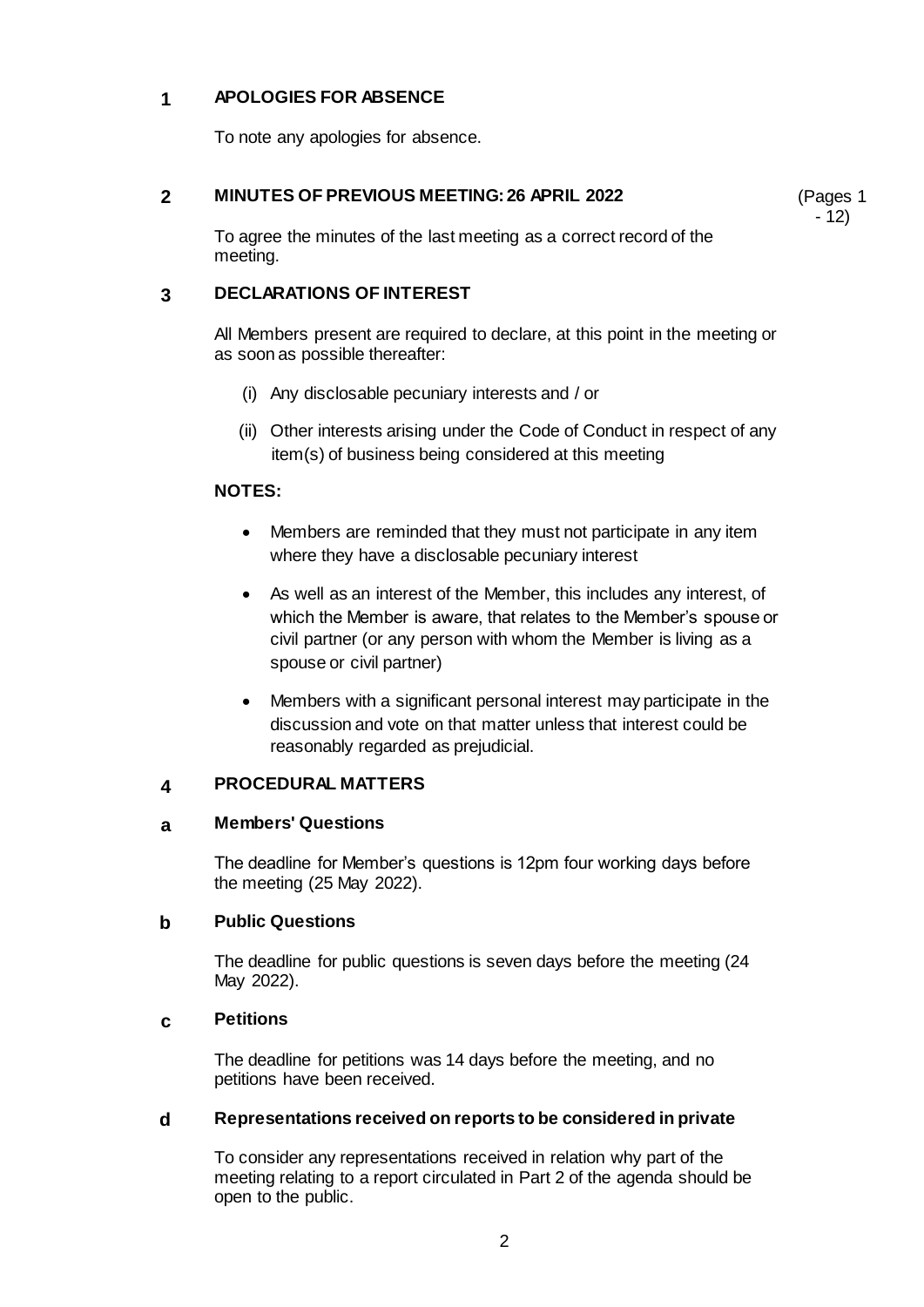# **5 REPORTS FROM SELECT COMMITTEES , TASK GROUPS, LOCAL COMMITTEES AND OTHER COMMITTEES OF THE COUNCIL**

(Pages 13 - 14)

To consider any reports from Select Committees, Task Groups, Local Committees and any other Committees of the Council.

Cabinet is asked to consider:

A. Report on the Care Leavers Service *(Children, Families, Lifelong Learning and Culture Select Committee)*.

#### **6 LEADER / DEPUTY LEADER / CABINET MEMBER/ STRATEGIC INVESTMENT BOARD DECISIONS TAKEN SINCE THE LAST CABINET MEETING** (Pages 15 - 22)

To note any delegated decisions taken by the Leader, Deputy Leader, Cabinet Members, Strategic Investment Board and Committees in Common Sub-Committee since the last meeting of the Cabinet.

# **7 THE SURREY TRANSPORT PLAN (FOURTH EDITION) - ADOPTION**

(Pages 23 - 114)

> (Pages 115 - 136)

(Pages 137 - 158)

The purpose of this report is to inform Cabinet on the outcomes of the statutory public consultation process and subsequent additional engagement to support the new Surrey Transport Plan, to be referred to as the fourth Local Transport Plan (LTP4). To seek approval to adopt and publish the plan, and to retain the Member Reference Group to steer further development of the Plan and refine policies to help deliver the plan. The final decision on the Local Transport Plan 4 is to be made by Council in accordance with the authority's legislation.

*(The decisions on this item can be called-in by the Communities, Environment and Highways Select Committee)*

# **8 MINERALS AND WASTE DEVELOPMENT SCHEME**

The purpose of this report is to seek agreement of Cabinet to an extension to the timetable in which the Minerals and Waste Local Plan (MWLP) is to be prepared. The extension proposed will necessarily involve material amendments to the Minerals and Waste Development Scheme (MWDS) previously approved in July 2021.

*(The decisions on this item can be called-in by the Communities, Environment and Highways Select Committee)*

# **9 SURREY INFRASTRUCTURE PLAN - PHASE 2 SCHEMES**

This report recommends the approval of a second phase of schemes to be implemented, highlights additional schemes requiring further development and provides a brief update on the status in the first phase which were approved by Cabinet in October 2021.

*(The decisions on this item can be called-in by the Communities, Environment and Highways Select Committee)*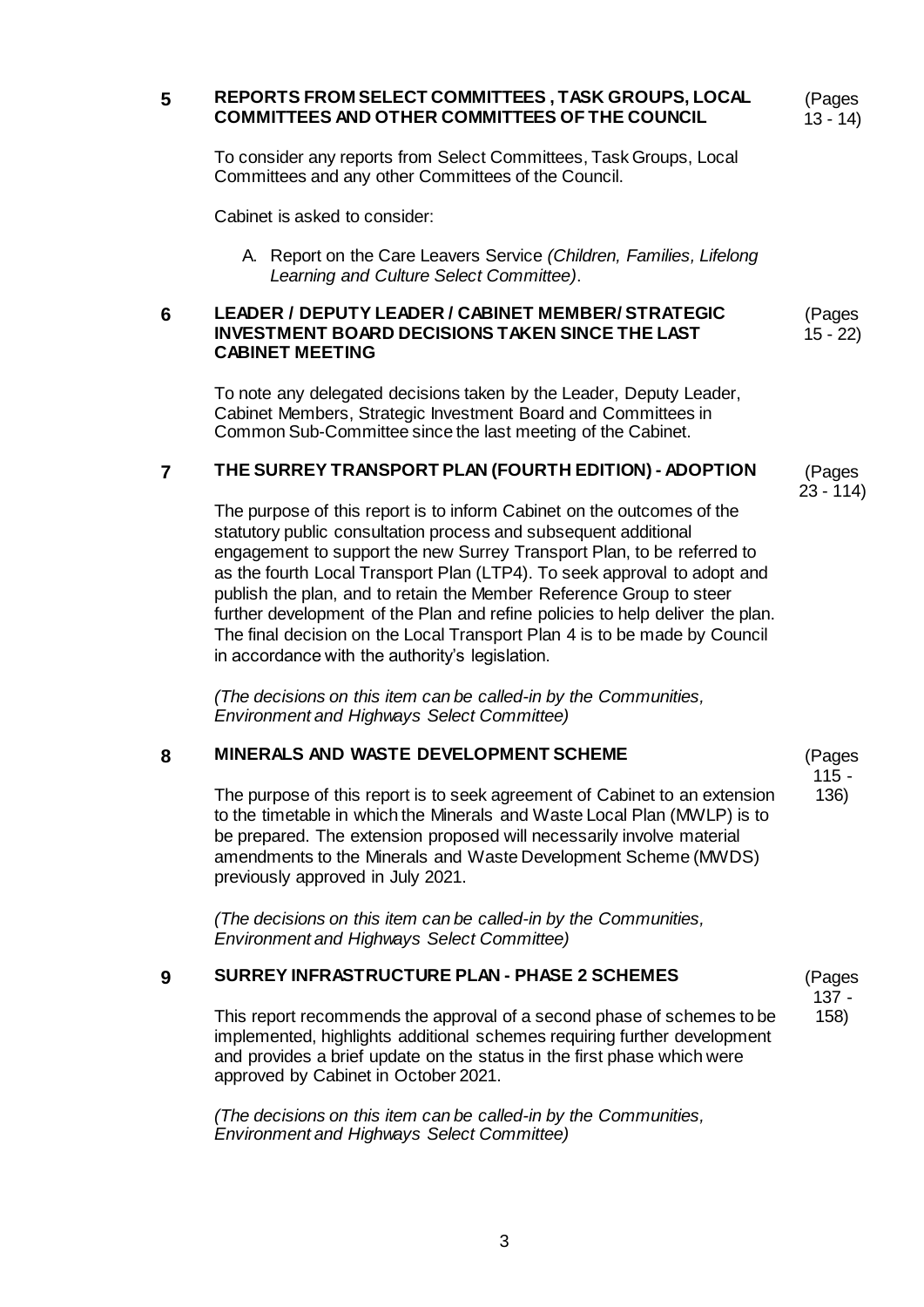# **10 WAN & WI-FI SERVICE: DIGITAL INFRASTRUCTURE STEP-CHANGE**

(Pages 159 - 166)

Cabinet is asked to approve the use of the South East Grid (SEG) Network Services Framework as a route to market to procure new WAN and Wi-Fi services, and to approve the capital investment of £8.23m to provide gigabit capable connectivity to all Council sites.

NB: There is a Part 2 report at Item 13.

*(The decisions on this item can be called-in by the Resources and Performance Select Committee)*

#### **11 2021/22 OUTTURN FINANCIAL REPORT**

(Pages 167 - 186)

This report sets out Surrey County Council's 2021/22 financial performance for revenue and capital, including the year end Treasury Management and debt outturn position.

*(The decisions on this item can be called-in by the Resources and Performance Select Committee)*

# **12 EXCLUSION OF THE PUBLIC**

That under Section 100(A) of the Local Government Act 1972, the public be excluded from the meeting during consideration of the following items of business on the grounds that they involve the likely disclosure of exempt information under the relevant paragraphs of Part 1 of Schedule 12A of the Act.

# **P A R T T W O - I N P R I V A T E**

# **13 WAN & WI-FI SERVICE: DIGITAL INFRASTRUCTURE STEP-CHANGE**

(Pages 187 - 192)

This Part 2 report contains information which is exempt from Access to Information requirements by virtue of Paragraph 3: information relating to the financial or business affairs of any particular person (including the authority holding that information).

*(The decisions on this item can be called-in by the Resources and Performance Select Committee)*

# **14 PUBLICITY FOR PART 2 ITEMS**

To consider whether the item considered under Part 2 of the agenda should be made available to the Press and public.

> **Joanna Killian Chief Executive** Published: Friday, 20 May 2022